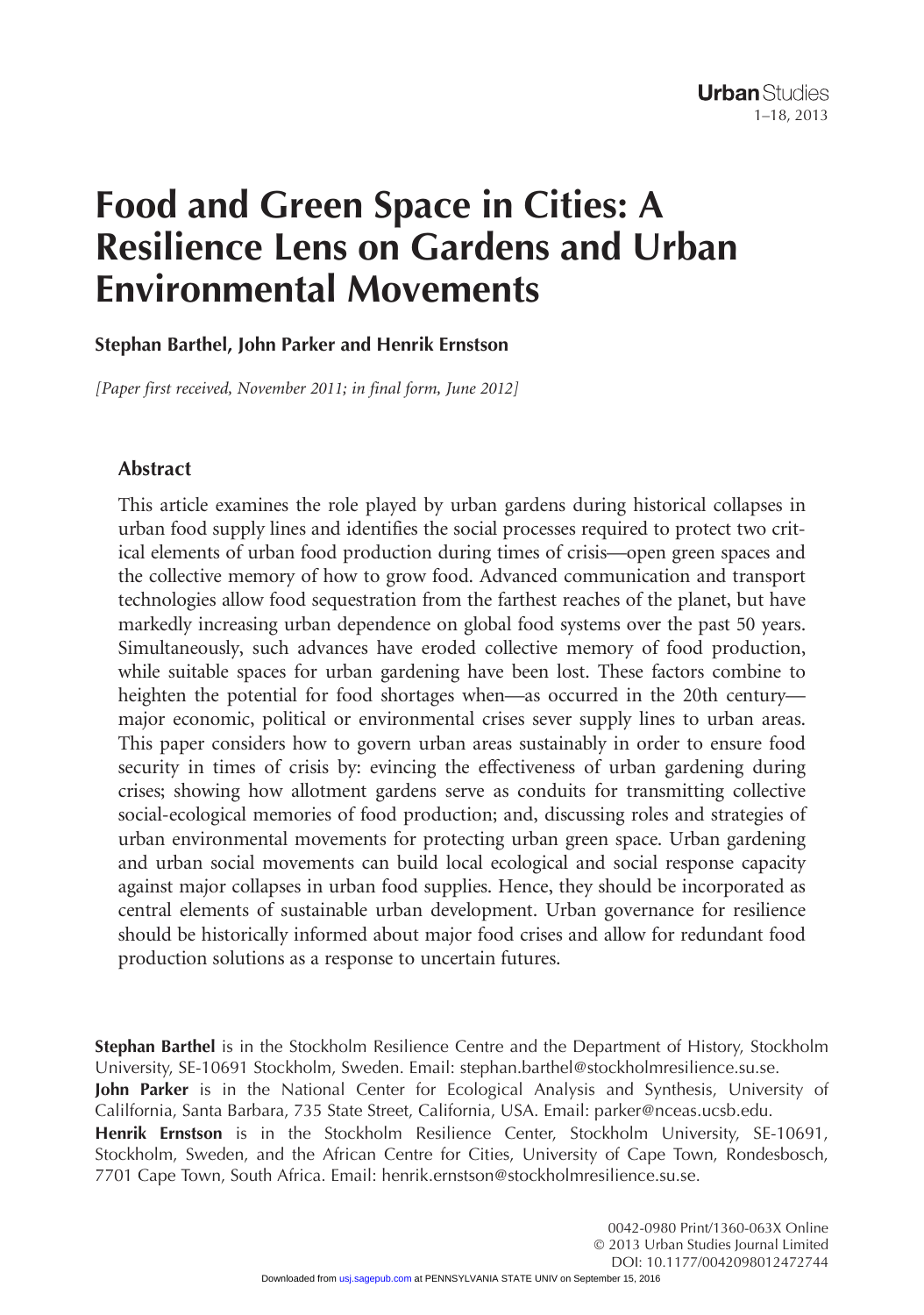## 1. Introduction

Urbanites' dependence on rural resources has been appreciated at least since The Wealth of Nations (Smith, 1776/1977). Smith's pioneering book notes the ''great and ready'' market of the town for the ''rude produce of the country''. At the time of Smith's writing, distinctions between rural and urban areas were, however, of relative degree. Clear delineations between urban and rural areas did not emerge until the 19th and 20th centuries, reinforced by urban and regional planning, and with them increasing vulnerability of urbanites to food shortages. For instance, as recently as the Great Wars of the 20th century, millions suffered from food shortages when international trade broke down and supply lines to urban areas were severed. Challenging though this situation was, it could have been much worse. Practical knowledge of farming practices and ample green space allowed urbanites to grow much of their own food and avoid mass starvation.

Twenty-first-century urbanites occupy a much more vulnerable position due to the double processes of space–time compression and capitalist urbanisation. Space– time compression refers to those socioeconomical processes which serve to accelerate the pace of time and reduce the significance of distance (Harvey, 1990). These include technological innovations (telephones, Internet), cheap and efficient travel (rail, cars, jets) and global economics (opening new markets, speeding up production cycles and reducing the turn-over time of capital). The pace at which modern urban life proceeds and the insignifi[cance of g](http://usj.sagepub.com/)eographical barriers are qualitatively different in terms of their intensity and scope compared with even 50 years ago (Sassen, 1991), creating the perception that local food sources are obsolete. Cities sequester food from the farthest reaches of the planet

via a fragile global food system where energy costs are escalating and marginal returns from fertilisers and pesticides are diminishing, while environmental problems, such as water degradation, topsoil loss and biodiversity loss, are accumulating at sites of food production (for example, Deutsch, 2004; IAASTD, 2009; Fraser and Rimas, 2010; Steel, 2010). While global connectivity between cities and remote food supplies can decrease cities' vulnerability to food shortages during crises of medium severity (Ernstson et al., 2010b), the sudden severance of supply lines into cities poses major threats to urban food security (Barthel, Folke and Colding, 2010; Barthel and Isendahl, 2012; Parker et al., 2013). Insights from cities in eastern Europe and Cuba after 1989 (Wright, 2009; Round et al., 2010) and current food shortages in Athens following the euro crisis provide dramatic reminders about the vulnerable position of city populations, in conjunction with volatile financial systems, conflicts and, perhaps increasingly, by resource scarcities and climate change.

Urban food production depends on two crucial resources: a viable urban ecosystem with sufficient land for cultivation and practical knowledge of how to grow food. Both need to be bolstered to provide meaningful food security. However, the drivers of space–time compression and accelerating property prices tend to remove public green space from urban landscapes, while agricultural areas near cities are transformed and used for other purposes (Lee and Webster, 2006; Ernstson, 2013; Colding and Barthel, 2013). Concomitantly, local and tacit knowledge related to agriculture is disappearing from metropolitan landscapes, creating an 'extinction of experience' of human–nature interaction and a collective 'forgetting' of how to grow food (Pyle, 1978;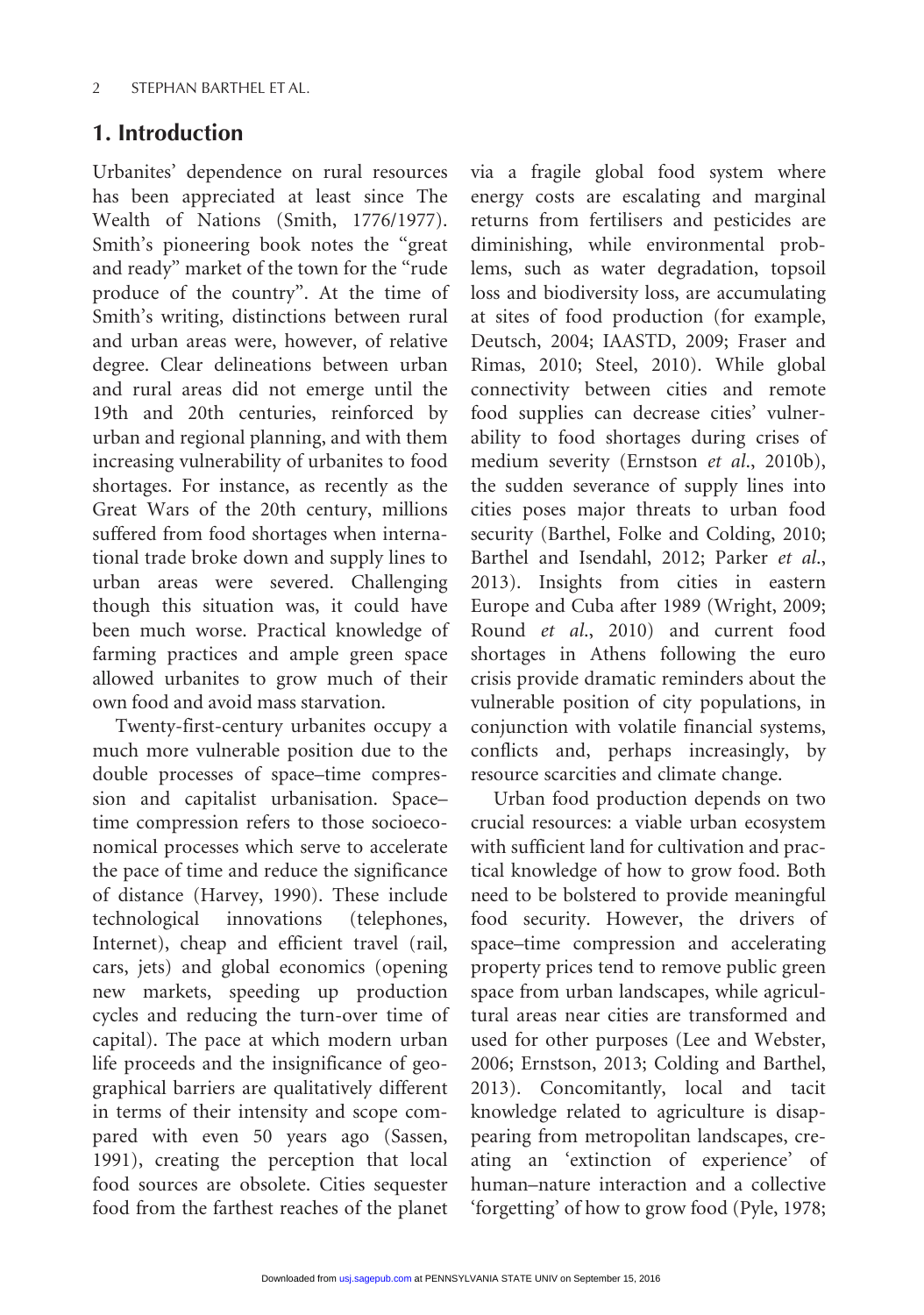Miller, 2005; Barthel, Folke and Colding, 2010; Barthel, Sörlin and Ljungqvist, 2010; Ernstson et al. 2010a).

Thus, space–time compression and urbanisation confer benefits, but also lead to the loss of urban green space and of practical knowledge related to food production, significantly increasing the potential urban food shortages in times of major crises. Given these challenges, how can shortages be avoided and urban agricultural practices and cultures be fostered? Urban vulnerability to food shortages can be lessened by: creating and fostering urban gardens and the social networks, practices and artifacts required to transmit knowledge of food production; and, engaging in collective social action to protect the urban spaces wherein such knowledge can be created and transmitted and food grown. This article thus contributes to recent scholarship on sustainable urban governance by identifying the social mechanisms and practices whereby knowledge of food production can be cultivated and sustained and urban green areas preserved and reimagined as food production sites.

Section 2 details the history of allotment gardening in western Europe and North America, describing its origins and demonstrating the role of allotments in responding to urban food crises in the 20th century. Section 3 describes how social-ecological memories required for urban food production are stored and translated across time and space in urban gardens, and outlines a number of important ways in which these memories and the social and physical infrastructure which support them may be strengthened. Section 4 descri[bes the im](http://usj.sagepub.com/)portance of urban socio-environmental movements for maintaining urban green space and suggests strategies by which members of these movements may increase their ability to protect urban green space for food production. We close with a general overview.

# 2. Allotment Gardens as Pockets of Resilience

Urban allotment gardens in the Western world originated primarily in response to food shortages during the transition from feudal agrarianism to urban industrialism (Table 1; Barthel, Parker et al., 2013). In Sweden, for instance, allotment gardens helped to ameliorate social problems resulting from mass migration from the countryside to urban areas, such as food shortages and meagre living conditions (Barthel, Parker et al., 2013). British allotment gardens share the same origins. From the 17th through to the 19th centuries, vast areas of previously communal sites for food production, fuel gathering and grazing were privatised and enclosed (Moran, 1990; Humphreys, 1996; Select Committee, 1998). By 1850, approximately 88 per cent of farm labourers had no personal ownership over the lands they tended. This 'great enclosure' dissolved the 'commons', along with the ancient system of local food production, leaving the poor to live at or below subsistence levels. This suffering catalysed collective social movements, leading to the passing of laws allocating space for urban allotment gardens (Crouch and Ward, 1988/1997). Allotment gardens have since served as important buffers against urban food shortages (Barthel, Folke and Colding,  $2010$ ).<sup>1</sup>

Across Europe, the impetus for allotment gardening was primarily food shortages. Also ubiquitous are the rise and fall of allotment gardening preceding and following food shortages caused by economic and political crises. This trend is most notable during World War II. Although Sweden was not directly involved in the war, related food shortages resulted in a rapid increase in allotment gardening, rising from 30 000 gardens prior to the war to 130 000 during its peak, producing approximately 10 per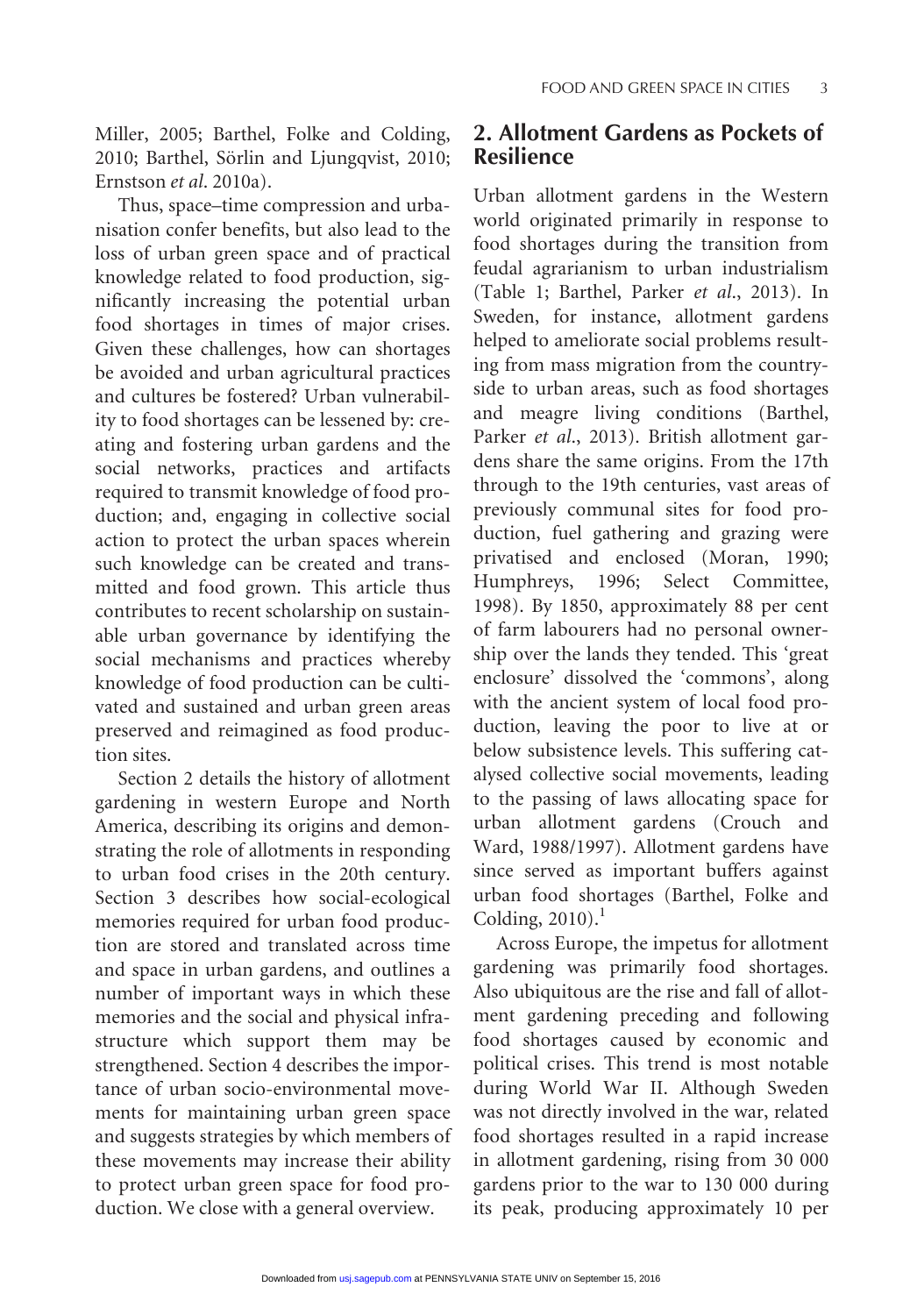Table 1. Drivers for boom and bust cycles in urban allotment gardens in Sweden, Germany, France and Britain

| Nation         | Organisational impetus                                           | Crisis 1    | Crisis 2                | Crisis 3     |
|----------------|------------------------------------------------------------------|-------------|-------------------------|--------------|
| Sweden         | Urbanisation/<br>industrialisation                               | World War I | Economic crisis (1930s) | World War II |
| Germany        | Urbanisation/<br>industrialisation                               | World War I | Economic crisis (1930s) | World War II |
| France         | Urbanisation/<br>industrialisation                               |             |                         | World War II |
| <b>Britain</b> | Urbanisation/<br>industrialisation/<br>change in property rights | World War I |                         | World War II |

Sources: Crouch and Ward (1997); Moran (1990) and http://www.koloni.org/pdf/01.pdf.



Figure 1. Trends in British allotment gardening, 1873-1978. Sources: Humphreys (1996); Crouch and Ward (1997); Select Committee (1998).

cent of all vegetables consumed (Barthel, Parker et al., 2013). In Germany, the number of allotment gardens rose from a few hundred in the 19th century to 450 000 during the economic crises of the early 1930s to 800 000 at the war's end.

The best country-level data relate to the British experience, where 'bo[om and b](http://usj.sagepub.com/)ust' cycles are apparent. Figure 1 shows the number of allotment gardens in Britain from 1873 through to 1978. Two major peaks are apparent. The first occurred during World War I, when supply lines to outside food sources were severed and the Kaiser threatened to "starve the British people until they, who have refused peace, will kneel and plea for it". Facing mass starvation, the government permitted urban lots, parks and sports fields to be converted to gardens through its ''Every Man a Gardener'' campaign. The number of allotment gardens rose meteorically from 600 000 to 1 500 000, providing Britons with 2 million tons of fresh vegetables by 1918 (Crouch and Ward, 1997; Select Committee, 1998). The World War II ''Dig for Victory'' campaign generated another explosion of gardening. By 1942, one out of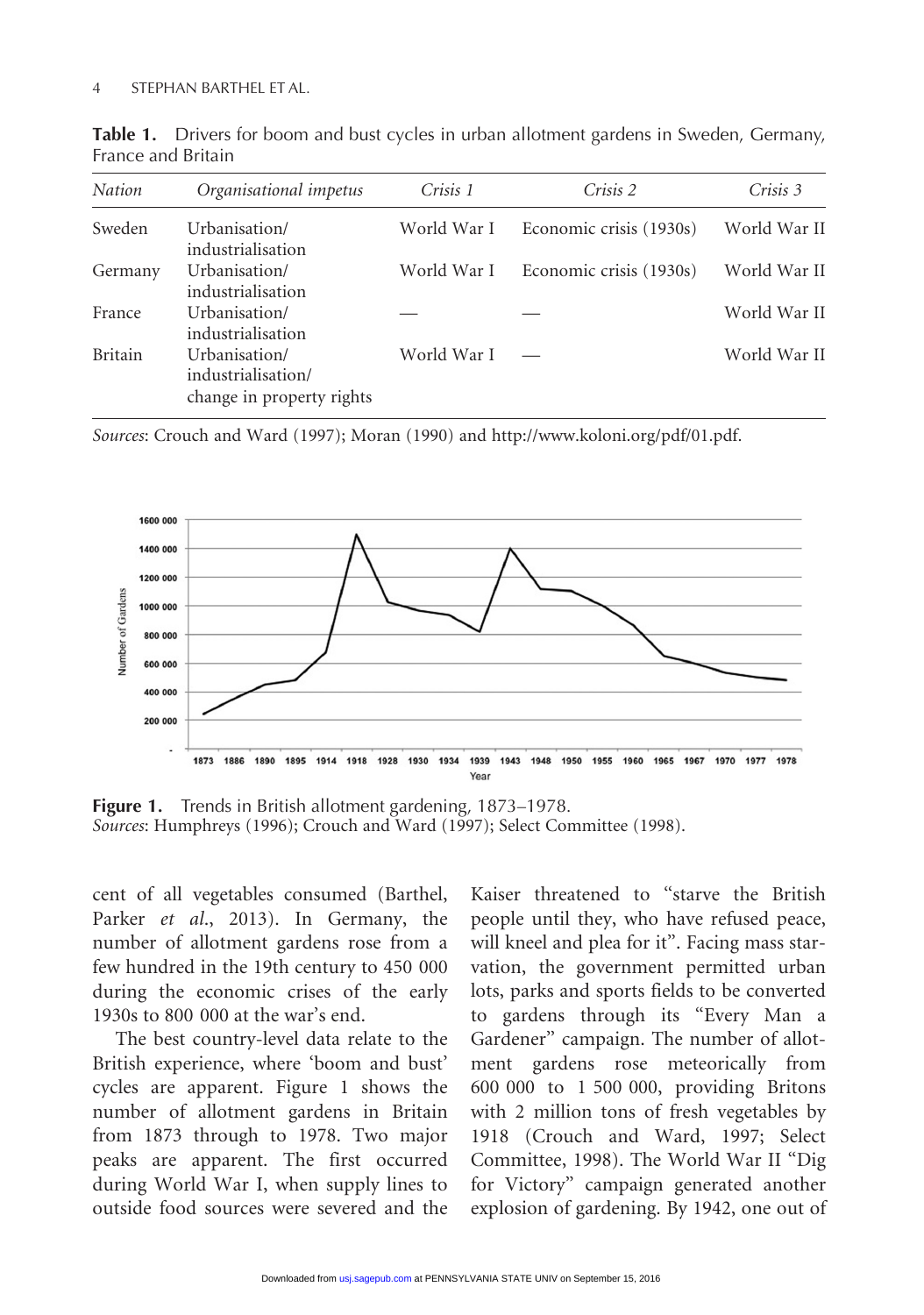every two manual workers had an allotment garden (Crouch and Ward, 1997). The number of allotment gardens rose from 800 000 prior to the war to 1 400 000 during its peak, providing British citizens with 1 300 000 tons of food (Humphreys, 1996; Select Committee, 1998).

In sum, allotment gardens originated in food shortages and socio-environmental crises, and were major sources of resilience for Western cities major crises.<sup>2</sup> However, the past 50 years have witnessed considerable public neglect of the spaces required for urban food production and the political means of protecting them. We next consider the importance of allotment gardens for transferring knowledge of food production practices and of an active civic society for preserving the space to do so.

# 3. Allotment Gardens and Socialecological Memories

There are around 3 million allotment gardens in Europe (Barthel, Parker et al., 2013). In an urban environment, allotment garden areas appear as lush, flower-rich landscape patches, often containing fruit trees and small chalets. European allotment gardens are often considerably old, some having been in existence for over a century. Property rights are often long term (up to 25-year contracts) and organised hierarchically, with individual management rights for each plot embedded in rules-in-use of local garden communities and broader urban land use regulations. Allotment gardens can be broadly described as representing knowledge 'legacies' [of traditi](http://usj.sagepub.com/)onal household gardening practices, where the users' gardening knowledge has been passed on and socially retained for a considerable time (Barthel, Folke and Colding, 2010). Allotment gardens thus also serve as important sites for conferring practical knowledge

of urban agriculture, a topic to which we now turn.

## 3.1 Social Memory and Human Behaviour

Urban gardens play a critical but rarely appreciated role in ensuring urban food production and associated ecosystem services. They provide a unique and distinctively effective means of retaining and transmitting collective memories of how to grow food and manage the regulatory ecosystem services required to do so.

Collective memory—memories or knowledge shared by members of a distinct social group—is maintained and fostered in social groups such as communities, settlements, professional groups and religions (Halbwachs, 1952/1992; Connerton, 1989; Climo and Cattell, 2002; Misztal, 2003). The study of collective memory has recently become a focus of several fields, linking processes of remembering and forgetting to modes of retention and loss within their historical, cultural and political contexts. The literature indicates that, while only individuals can be said to remember sensu stricto, individual memory processes are socially derivative and facilitated by supraindividual means such as sharing stories, artifacts, symbols, rituals and written accounts. This work is especially relevant to our discussion as it demonstrates that social and ecological crises can render memories indelible or, in certain contexts, can entirely suppress them (Crumley, 1994; Nazarea, 1998; Mcintosh et al., 2000; Barthel, Crumley et al., 2013).

We prefer the term social-ecological memory (Barthel, Folke and Colding, 2010) because it explicates the inherent feedback loops between human actions and ecological processes. Social-ecological memory is the combined means by which knowledge, experience and practice of ecosystem management are captured, stored, revived and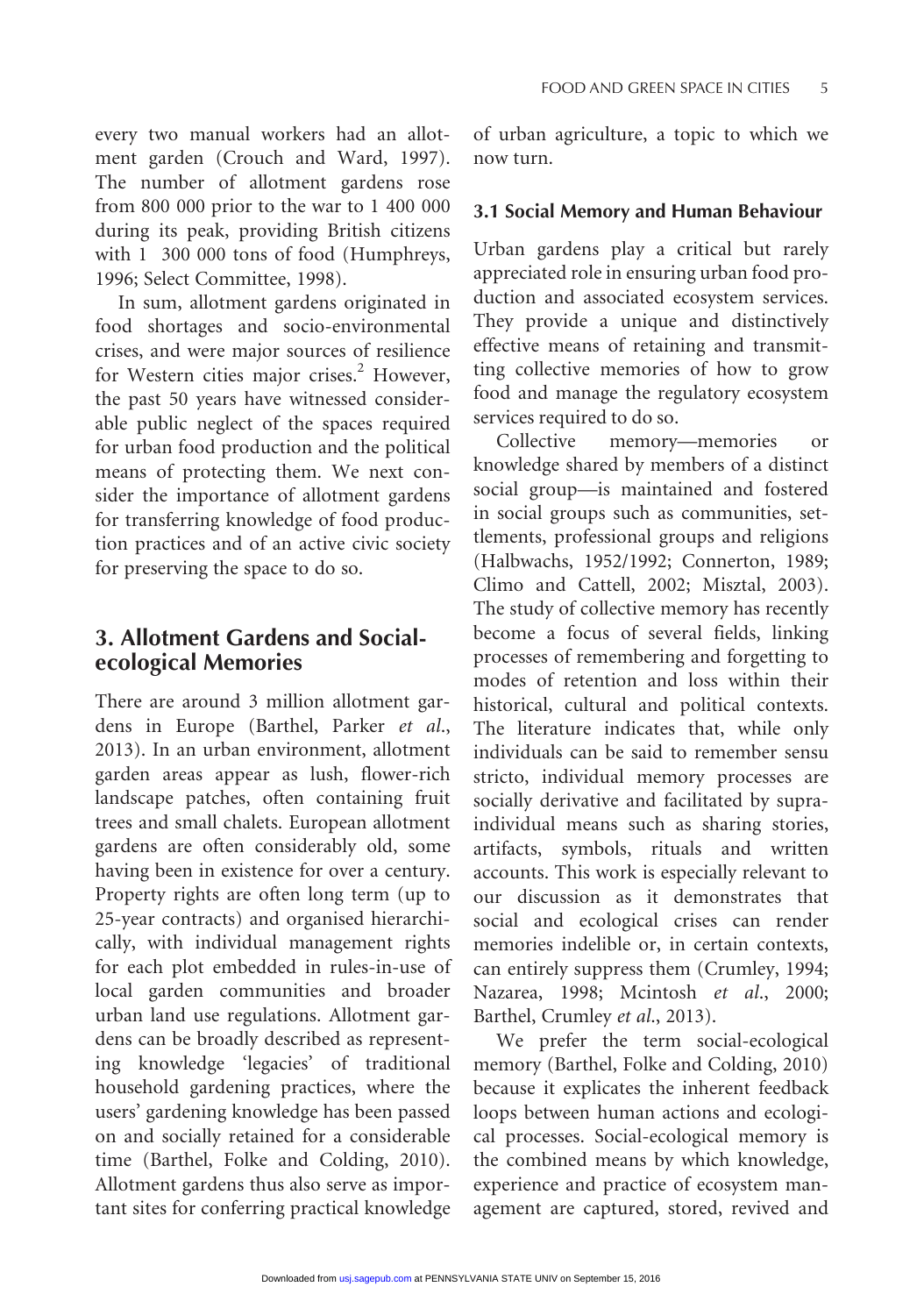transmitted through time (Barthel, Folke and Colding, 2010). For instance, the diverse social-ecological memories of landscape stewards play an important role in ecological resilience as such knowledge helps to renew and reorganise the capacity of social-ecological systems to generate ecosystem services like food in times of turbulence (Berkes and Folke, 2002).

Community engagement in allotment gardens over time results in a shared history (Wenger, 1998; McKenna et al., 2008) and in artifacts, locally adapted organisms and landscape features (Barthel, Folke and Colding, 2010). These tend to outlive the repertoires of practices that first shaped them and function as carriers of experiences, practices and knowledge. For instance, in traditional agriculture, a small percentage of one year's harvest is often saved for the next planting. Over deep-time evolution, this creates locally adapted varieties of crops co-evolved with human practices and local environmental conditions (Fraser and Rimas, 2010). Social-ecological memories of fluctuating local environmental conditions and societal adaptations are carried forward through time by locally adapted crops, landscape features and agrotechnologies like gardens, as well as by habits, oral traditions, written accounts and self-organised systems of rules (Barthel, Folke and Colding, 2010). Such carriers of social memory (Table 2) are constantly shaped by social participation and environmental dynamics, and they incorporate many small, almost imperceptible variations created by constantly changing contexts (Scott, 1988; Wenger, 1998). In time, the double processes of part[icipation](http://usj.sagepub.com/) and reification form a shared memory of a changing physical environment, socioeconomic fluctuations linked to it and local responses to such fluctuations (Barthel, Folke and Colding, 2010). In Stockholm allotment gardens, collective mnemonic

devices include physical objects in the gardens, exchange of seeds and recipes, mimicking of bodily practices, self-enforced rules and a semi-annual magazine. Oral traditions are also important and include teachings by elected mentors and the everyday exchange of experiences and ordinary gossip, which result in a shared jargon, metaphors and proverbs. Newcomers tap into garden practices primarily by taking part in such conversations (Barthel, Folke and Colding, 2010).

Part of the ecological knowledge carried in social-ecological memory is tacit (Polyani, 1966; Sensiper, 1998), expressed in habits and behaviour to fit the particular environmental situations of the gardeners (Misztal, 2003; Nazarea, 1998). Examples include the common practice of protecting insectivorous bird habitats and supporting pest regulation (Mols and Visser, 2002; Andersson et al., 2007), practices that are tacitly carried forward in time. These findings are in line with the literature on rural community-based conservation, which has focused primarily on the roles of oral traditions, beliefs, ceremonies and ritual practices in transferring sound ecological management practices (Berkes, 1999; Berkes et al., 2003).

## 3.2 Collectively Improving Urban Gardens and Food Provision in Cities

In providing and preserving collective social-ecological memories, urban gardening counteracts a social forgetting about our dependency on social cohesion and on local land. Collectively managed gardens serve as living libraries for transmitting information about a portfolio of locally adapted practices and plants, about soil fertility, micro climate and local populations of ecosystem service providers (Table 3). Allotment gardens also complement public urban space and parks by helping processes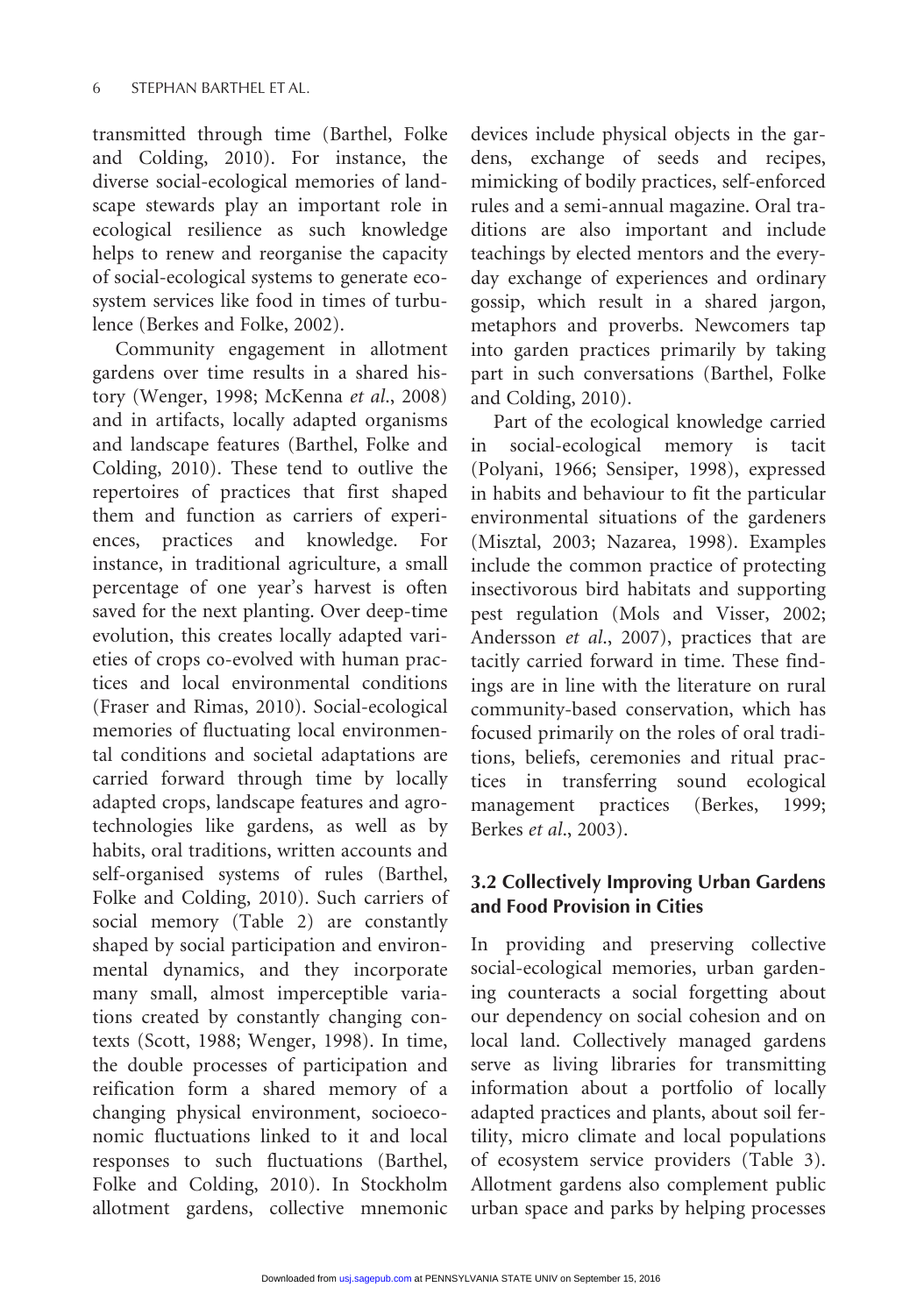Table 2. Social-ecological memory in allotment gardens of Stockholm: collective mnemonic carriers of experiences, ecological knowledge and garden practices

| Collective mnemonic devices        | Examples                                                                                 |  |
|------------------------------------|------------------------------------------------------------------------------------------|--|
| Habits/rituals                     | Imitation of practices, communal spring/fall cleaning<br>and exchange of seeds           |  |
| Oral tradition                     | Narratives, teachings, phrases and proverbs                                              |  |
| Rules-in-use (institutions)        | Informal protection of various organisms, property<br>rights and regulations to the land |  |
| Physical forms/artifacts           | Meeting protocols, booklets, photographs and<br>agro-technologies, tools, organisms      |  |
| External sources of memory support | Media and written accord, regulations, social networks                                   |  |

Source: modified from Barthel, (2008); Barthel, Folke and Colding (2010)

of place-making in neighbourhoods (Bendt et al., 2013). The latter are critical for building the social capacity for protecting and nurturing urban green space—a theme to which will we return shortly.

Despite the ecological and social benefits conferred by allotment gardens, urban governance practices are insufficient to support the extent of social-ecological memories required to produce a sufficient amount of food in times of crisis (Barthel, Parker et al., 2013). Garden memories are fragile and vague compared with the powerful forces of daily demands, desires and impressions. Dominant urban experiences and values are shaped by a constantly changing mix of the 'silent' waves of influence through socialecological memories and the 'loud' frequencies on which other values rest—for example, those connected with industry, trade and mass consumption. Perhaps the most powerful erasure of memory in this constantly changing mix is the passage of time. New and more robust methods must be developed to transfer these critical form[s of ecolo](http://usj.sagepub.com/)gical knowledge to the future.

Transmission of collective memories, both formal and informal, can been supported by governance in many ways. Stories, songs and poems are passed from one generation to the next; visual and mnemonic Table 3. Ecosystem services generated by urban gardening

| Supply of fresh vegetables, crops, fruits and |  |  |
|-----------------------------------------------|--|--|
| berries                                       |  |  |
| Production of fertile soils                   |  |  |
| Recycling of waste by composting and reduced  |  |  |
| food transport and packaging                  |  |  |
| Seed dispersal                                |  |  |
| Pollination                                   |  |  |
| Genetic library maintenance of crop varieties |  |  |
| Natural insect pest regulation                |  |  |
| Surface water drainage                        |  |  |
| Regulation of microclimate                    |  |  |
| Learning/memory arenas about food             |  |  |
| production and local ecologies                |  |  |
| Mnemonic features in urban landscapes related |  |  |
| to food security                              |  |  |
|                                               |  |  |

Sources: Bolund and Hunhammar (1999); Miller (2005); Ernstson et al. (2010a).

cues are left in landscapes; laws and regulations transmit behaviour; the embodiment of everyday practice is taught through the cadence of work; every written record is a 'message in a bottle' from the past (Barthel, Crumely et al., 2013). Mentorship training, where older experienced gardeners teach the younger, is especially important for transmission of embodied and tacit knowledge. A diversity of garden typographies helps to attract different age-groups and ethnicities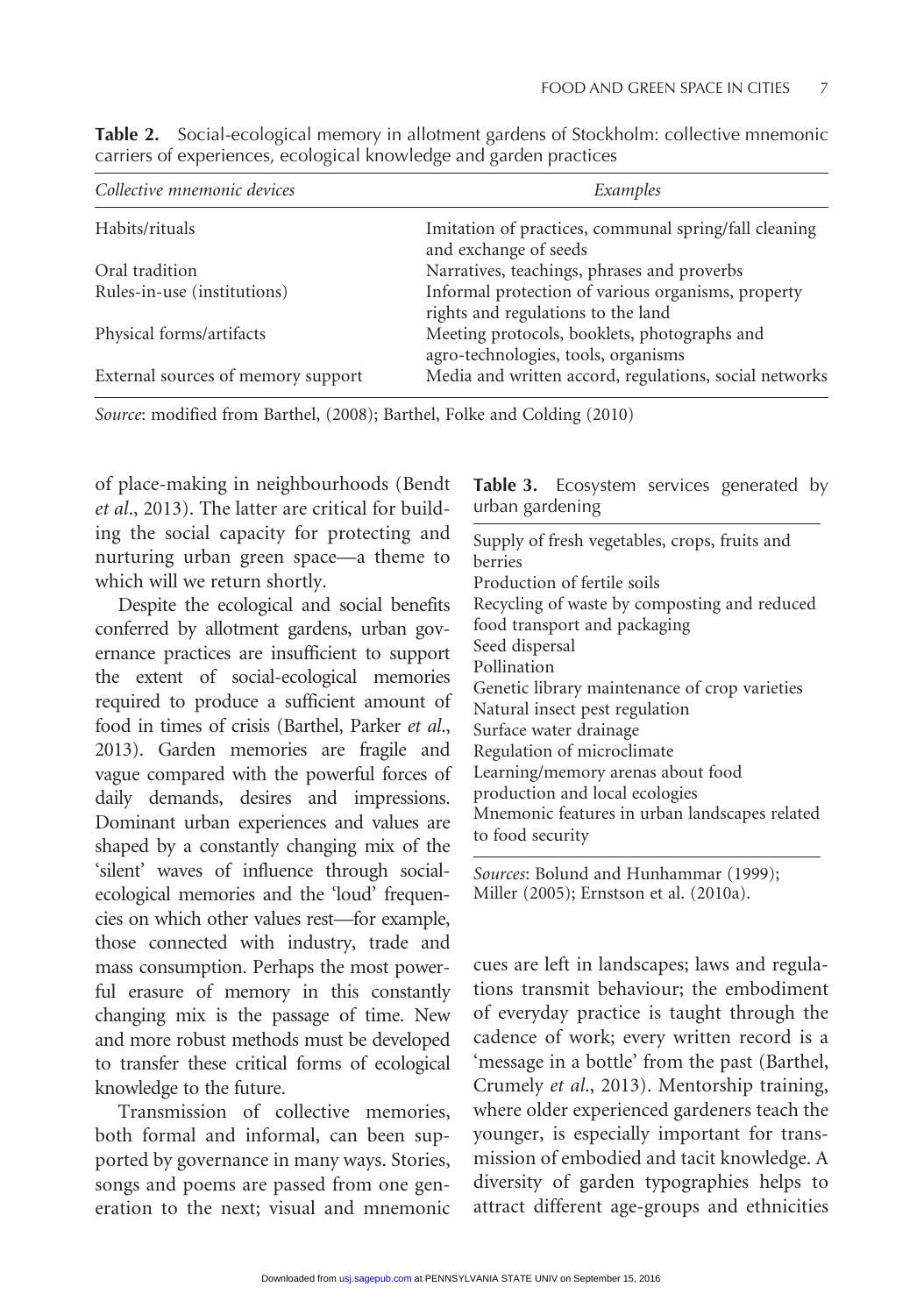(Bendt et al., 2013). This, combined with the sharing of experiences between gardens, helps to transmit experiences and memories between cohorts and cultures (Berkes et al., 2003). External support for the sharing and banking of seeds is important for securing locally adapted plants as memory carriers. However, the most central aspect of sustaining the ability to grow food is the physical presence of collectively managed urban gardens since they serve as physical mnemonic cues. Without physical spaces in urban landscapes for agriculture and horticulture, memories of how to produce food have nothing on which to work. Carriers of experience-based and practical knowledge simply dissolve. Urban gardens mitigate illiteracy related to practical knowledge of how to grow food among urban populations (Barthel, Folke and Colding, 2010; Bendt et al., 2013). Green space that can be used for agriculture must be safe-guarded for such tacit knowledge to exist in cities.

Since space is often the limiting resource in cities, and always contested, the local resilience of such gardens must be understood in relation to the power landscapes of cities. Considering the strong real estate interests and political forces that dominate urban space today (Lee and Webster, 2006; Harvey, 1996), such garden initiatives need support in terms of legal structures and property right solutions (Barthel, Folke and Colding, 2010), but human agency and skills are also needed. In Stockholm, allotment garden associations have created a city-wide umbrella organisation to navigate urban decision-making and power dynamics (Ernstson et al., 2010a). The Allotment Union is positioned as broker between individual garden as[sociations](http://usj.sagepub.com/) and the city government, representing the interest of each garden in the negotiations with the city about leaseholds and fees (Barthel, Folke and Colding, 2010). Included in governance support for gardens must be ethical discussions about which groups in society could most benefit from enhanced local food security. These issues are considered in the next section.

## 4. Food Strategies in Urban Powerscapes: Urban Environmental Movements

Accommodating urban gardening and food production in cities requires negotiating between various interests wielding differential levels of power to defend their claims to urban space. This negotiation is material in its contestation of physical space, cultural through the construction of alternative imaginaries of urban land use and political through engagement with decision-making processes. Informative in this respect is scholarship on social movements, here defined as sustained collective action across space and time among autonomous civil organisations engaged in social conflict and sharing common objectives and methods (Diani, 2003). Social movements are heterogeneous, themselves composed of multiple organisations and social networks engaging in internal conflicts and struggles (Diani, 2003).

Others have focused on urban planning to increase urban food security, arguing that the urban food system should be of equal importance as such basic urban services as transport, sewage and water (Pothukuchi and Kaufman, 2000; Born and Purcell,  $2006$ .<sup>3</sup> While important, we emphasise that one also needs to move outside a planning and techno-managerial discourse and situate food security as a political question. An active civil society is necessary for mobilising people and resources to protect urban green space, sustaining the knowledge of how to grow food and re-imagining the city as being a place of food production.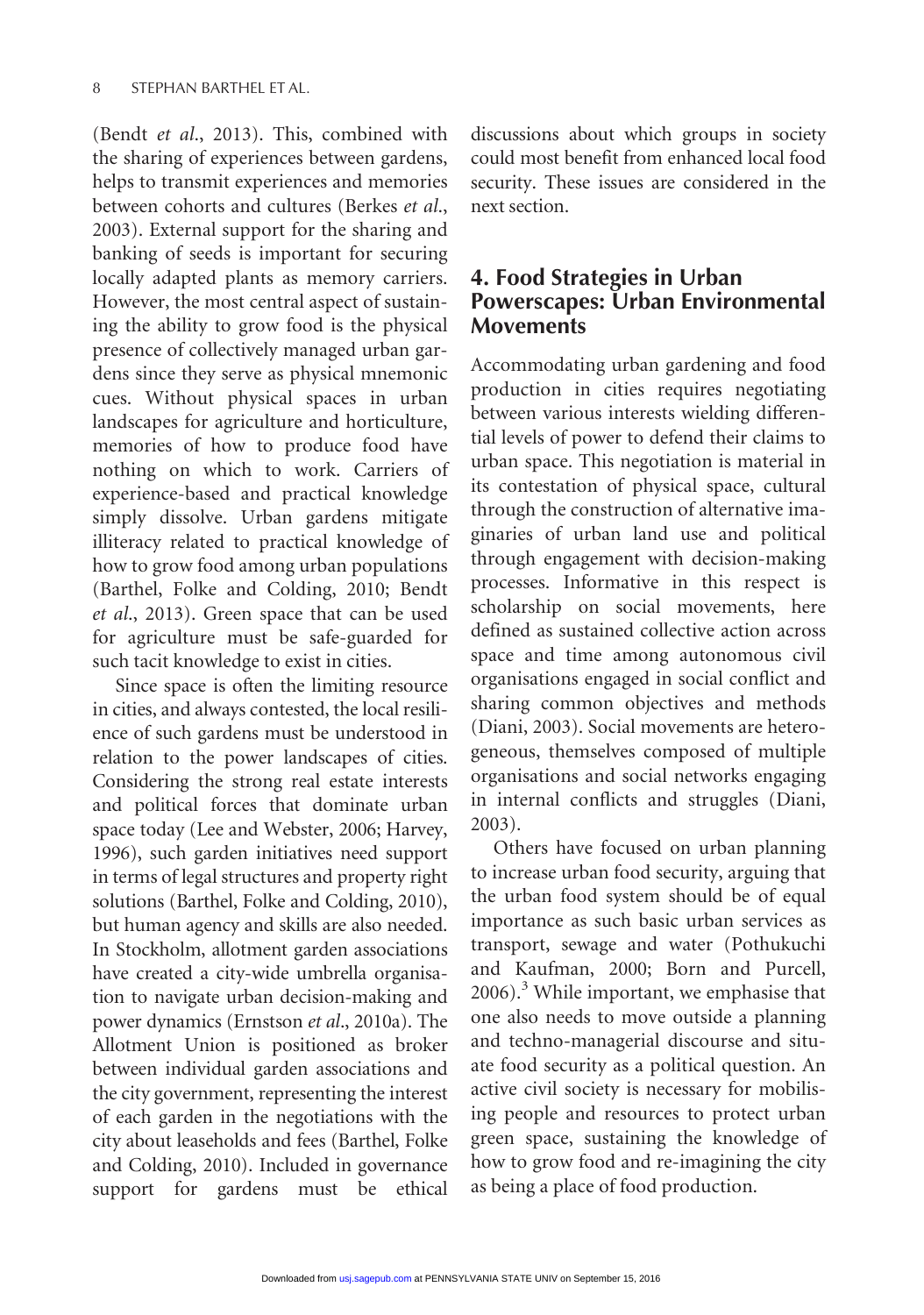#### FOOD AND GREEN SPACE IN CITIES 9

# 4.1 Urban Social Movements and the Protection of Urban Green Space

Castells's work on 'urban social movements' is useful for considering the role of civil society in struggles for the more just distribution of collective resources such green space (Castells, 1983). For Castells, such struggles must shift scales and span multiple interest groups, move beyond single neighbourhoods and wed together grievances or interests into broader claims capable of challenging existing forms of urban reproduction and planning regimes (see also Harvey, 1996; Diani, 2003). In relation to food, urban ecosystems that can be used to build food security, like in Britain during the wars, are prime example of public goods—i.e. the use of such cannot be treated as solely within the interest of private land holders or the state. Walker (2007) has also eloquently demonstrated the capacity of civil society to effectively structure urban space in his history of struggles over urban land use in post World-War-II-San Francisco. He contends that San Francisco's high ratio of urban green space for farming, recreation and nature reserves resulted from an active civil society contesting short-sighted economic land uses proposed by industrialists and urban planners. Accompanying struggles over urban space are also struggles over urban identity. This is exemplified by 'garden movements' which plant fruit trees, establish mobile gardens or, as 'guerilla gardeners', throw 'seed bombs' into what activists view as badly used open spaces. Such actions highlight the issue of local food production and are also aime[d at creati](http://usj.sagepub.com/)ng a new identity for the city as an organic entity.

Taken together, a social movement perspective can shed light on how urban space devoted to food production and the regulatory ecosystem services required for it can

be protected and revived. The protection of the Stockholm National Urban Park provides an illustrative empirical example (Ernstson et al., 2008; Ernstson and Sörlin, 2009; Ernstson, 2011). This struggle arose from public discontent regarding the planning of large infrastructure projects in Stockholm. Around 1990, a small set of activists began working to mobilise existing civic organisations to create a civic alliance—partly institutionalised under an umbrella organisation—to protect what they referred to as The Ecopark. By 1995, political pressure had culminated in parliament officially protecting a 27 square kilometre park composed of green areas and waterways previously viewed as separate entities.

Two main factors have been identified to account for the success of this movement. The first is the emergence of a core– periphery social network structure among these civic organisations which engendered network-level mechanisms of protection (Ernstson et al., 2008; Ernstson, 2011). This network structure had a nucleus of six civic organisations. These tightly networked activists quickly learned laws, regulations and how to intervene effectively in the planning process, enlisting lawyers, landscape architects and journalists. Political connections allowed them to detect exploitation plans early in the planning process and rally effectively against them. Peripheral organisations such as allotment gardeners, boating clubs, scouts, horse riding and ornithological clubs served as monitors for smaller threats such as parking lot construction. Their information was then transmitted to the more influential core organisations that were better able to affect protection.

The second factor was the articulation and framing of a 'protective' narrative around the green areas which expressed their values (Ernstson and Sörlin, 2009). This narrative contained two dimensions—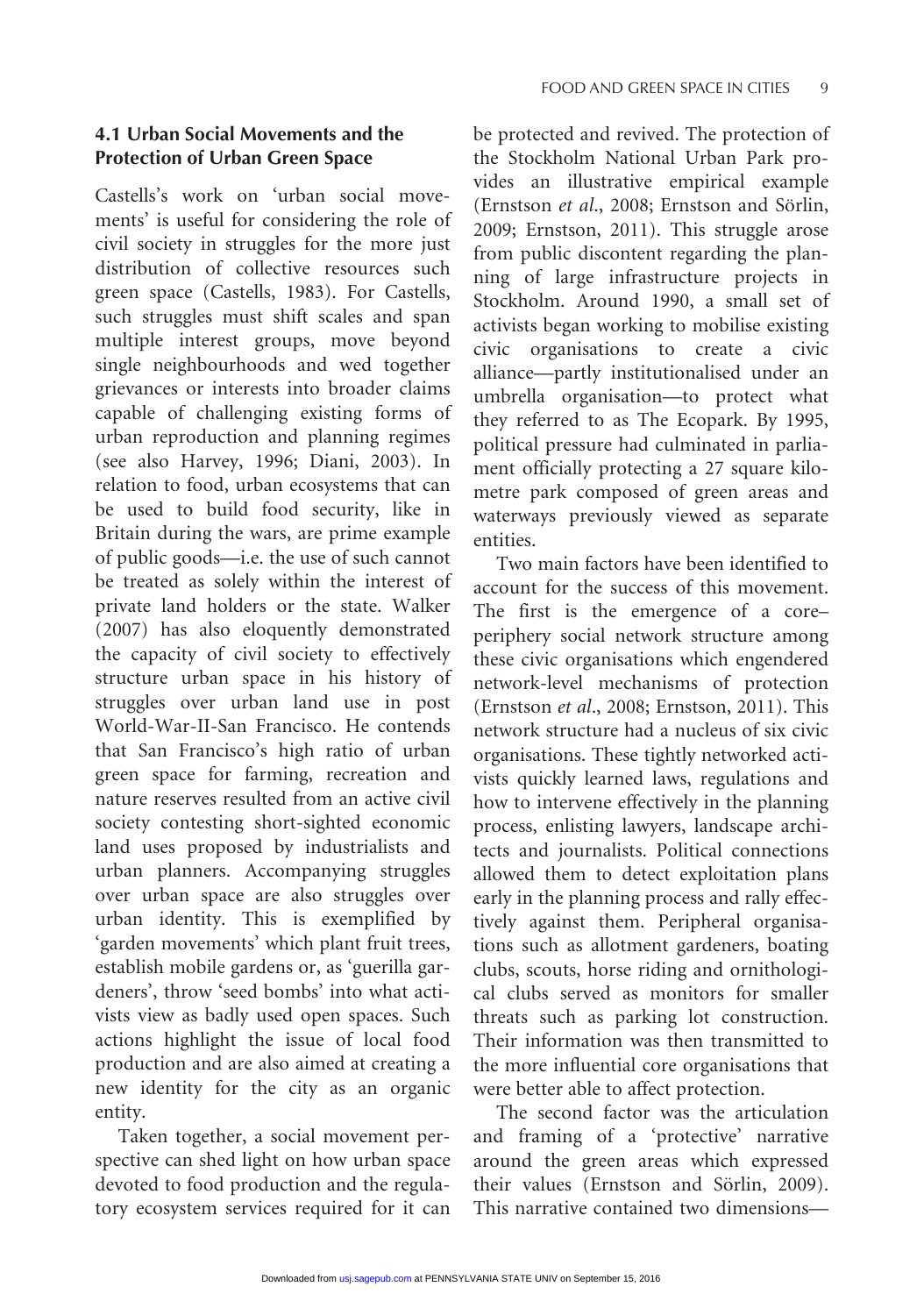a spatial dimension integrating previously discrete areas into a whole, and interrelating cultural history with conservation biology. The creation of the coherent narrative was accomplished by using artifacts produced by biologists and cultural historians that helped to weave areas and themes together, and by creating social arenas through which this narrative could be transmitted. For instance, university scholars and civil servants were mobilised to perform bird surveys and habitat assessments, which in turn produced maps that activists used for strengthening the notion that various park areas were ecologically connected. Historical maps were used to demonstrate that green areas on both sides of a lake were culturally and historically connected, and that new buildings would disturb the intention of the original landscape design. The narrative was spread to other social arenas and integrated into texts, speeches and small-talk that reached new audiences and mobilised more people. Together, these tactics created a broader identity for the park, which allowed linking previously separate groups into a more unified struggle, to fight off exploitation plans, as they could now be referred to what was increasingly deemed 'The Ecopark'.

The case of the Stockholm National Urban Park illustrates four important roles that urban environmental movements can play in protecting green space that can be used for food production and gardening, or protecting space for generating ecosystem services of importance for such activities (Table 4). First, such movements can counter shorter-term and profit-driven interests on urban land through their [engagemen](http://usj.sagepub.com/)t in place-based struggles. This was clear in the case of the National Urban Park, where activists halted the development of urban land intended for roads, hotels and conference centres.

Secondly, through their intervention in the planning and use of urban space, environmental movements participate in shaping ecosystem processes and services (Ernstson, 2013). This is done through the protection of areas such as nature reserves, urban parks and designated spaces for urban farming and allotment gardening, effectively placing certain areas outside the 'normal' consumption of urban space. From an ecosystem viewpoint, this form of protective capacity increases the quality of ecological corridors through the city for various ecosystem service providers such as insectivorous birds and wild bees (Ernstson et al., 2010b; Ernstson, 2012), which enhances actual and potential food production (see Table 4).

Thirdly, urban environmental movements can push existing administrative systems to recognise the value of urban green areas and water bodies. These movements can serve to sensitise decision-makers to the dependency of urban people, plants and animals on ecosystem processes. In this sense, these movements participate in a politically contested process of 'programming' their arguments regarding the protection of urban green space into the institutions and value systems that guide urban governance (Table 4).

Finally, movements engage in cultural innovation by challenging longstanding ideas of how we should understand 'the city', its identity and for what and whom it exists. Movements have the ability to bring new and lay narratives into public debates that can help to express the connectedness and dependency of urban dwellers on ecosystem services such as local food.

# 4.2 Strategies of Environmental Movements for Urban Food Production

More broadly, the strategies of forming urban environmental movements aimed at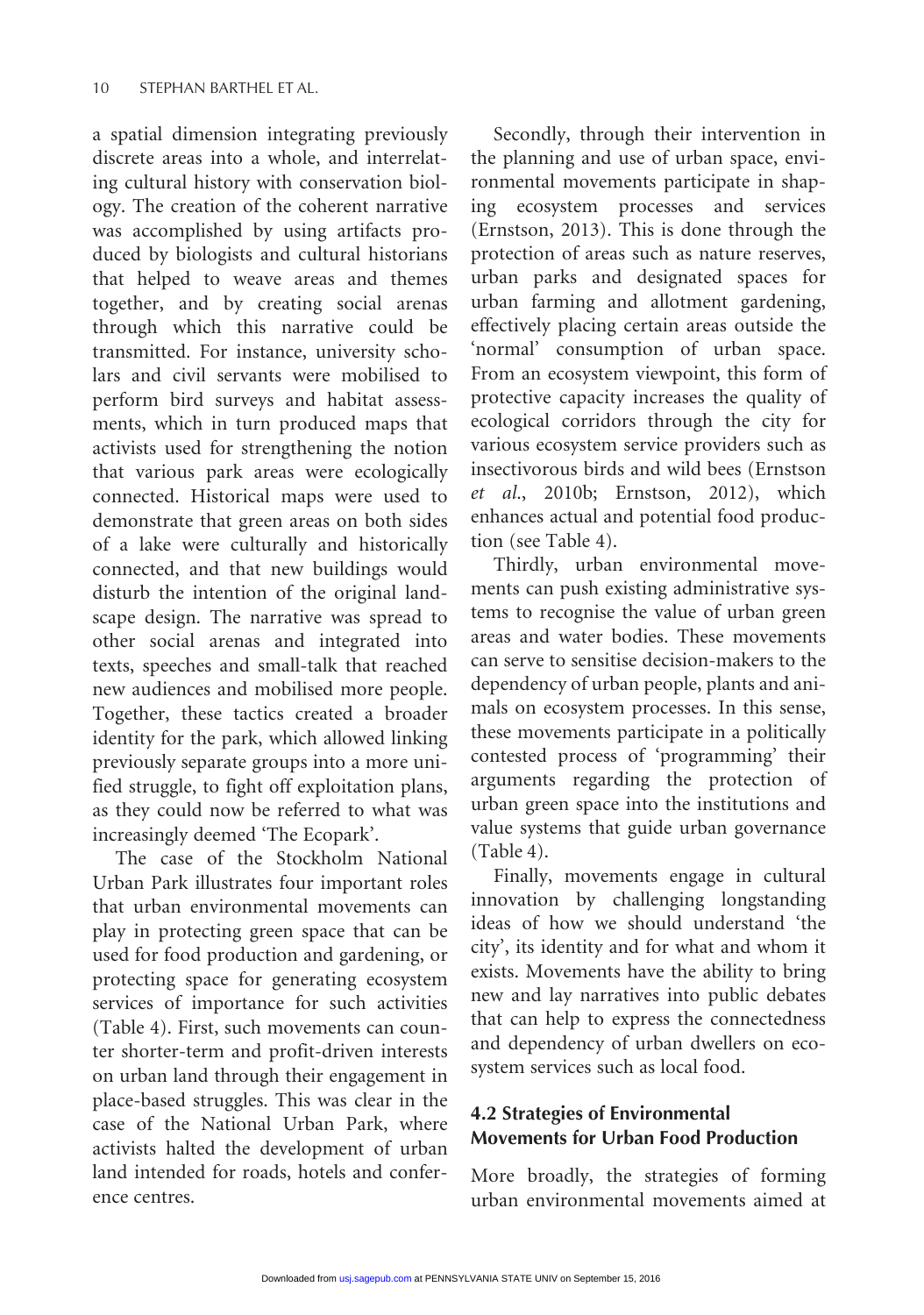**Table 4.** The roles and strategies for building urban environmental movements to protect urban green space, increase urban food production and address food security, particularly in the face of major crises

| Roles                                                                                                                              | Strategies                                                                                                                                                                                                                                                                                                                                                                                                                                                                                                                                                                                                                                                                                              |
|------------------------------------------------------------------------------------------------------------------------------------|---------------------------------------------------------------------------------------------------------------------------------------------------------------------------------------------------------------------------------------------------------------------------------------------------------------------------------------------------------------------------------------------------------------------------------------------------------------------------------------------------------------------------------------------------------------------------------------------------------------------------------------------------------------------------------------------------------|
| Roles of movements<br>Specific roles in urban<br>decision-making<br>and land use                                                   | Articulate the value of urban green space in competition<br>with other landuse interests and thus physically and<br>culturally play the role as a counter-force to shorter-term<br>and profit-driven interests on land<br>Physically protect urban green spaces, thus upholding vital<br>parts of urban ecosystem processes and increasing the<br>potential to grow food in the event of major crises<br>Push existing administrative systems to recognise the value<br>of urban green areas and waterbodies<br>Participate in creating new practices to translate the<br>dependency of urbanites on ecological processes and thus<br>sensitise urban decision-making to respect ecosystem<br>processes |
| Broader cultural and political role                                                                                                | Culturally innovate and popularise the city as an<br>'ecosystem', a 'living city' that includes animals, plants<br>and food production<br>Demonstrate conflicts between different urban interests<br>and thus present alternative development trajectories<br>Put novel issues on the city agenda through the<br>construction of cultural framings that link different<br>events over space and time into a coherent narrative<br>that can challenge and shape current urban debates                                                                                                                                                                                                                    |
| Building movements: framing and<br>meta-framing strategy for activists<br>Linking green space struggles<br>(at a more local level) | Interlink cultural history with conservation biology into<br>'protective stories' to articulate values of specific<br>(and more local) green areas (use artifacts, mobilise<br>experts such as landscape architects, access/create social<br>arenas to narrate and spread such stories)                                                                                                                                                                                                                                                                                                                                                                                                                 |
| Interlinking local green area struggles                                                                                            | Introduce theories from systems ecology and landscape<br>ecology on how local green areas can be viewed as<br>ecologically interconnected                                                                                                                                                                                                                                                                                                                                                                                                                                                                                                                                                               |
| Interlinking green space struggles<br>with urban food production and<br>urban food security                                        | Introduce 'peak scenarios' in industrial food systems as<br>increasing the cost of food as a frame to link<br>environmental groups, allotment/community gardens<br>and radical democracy and anti-capitalist groups<br>interested in the decommodification of food, alongside<br>the urban poor, interested in self-produced food<br>possibilities                                                                                                                                                                                                                                                                                                                                                      |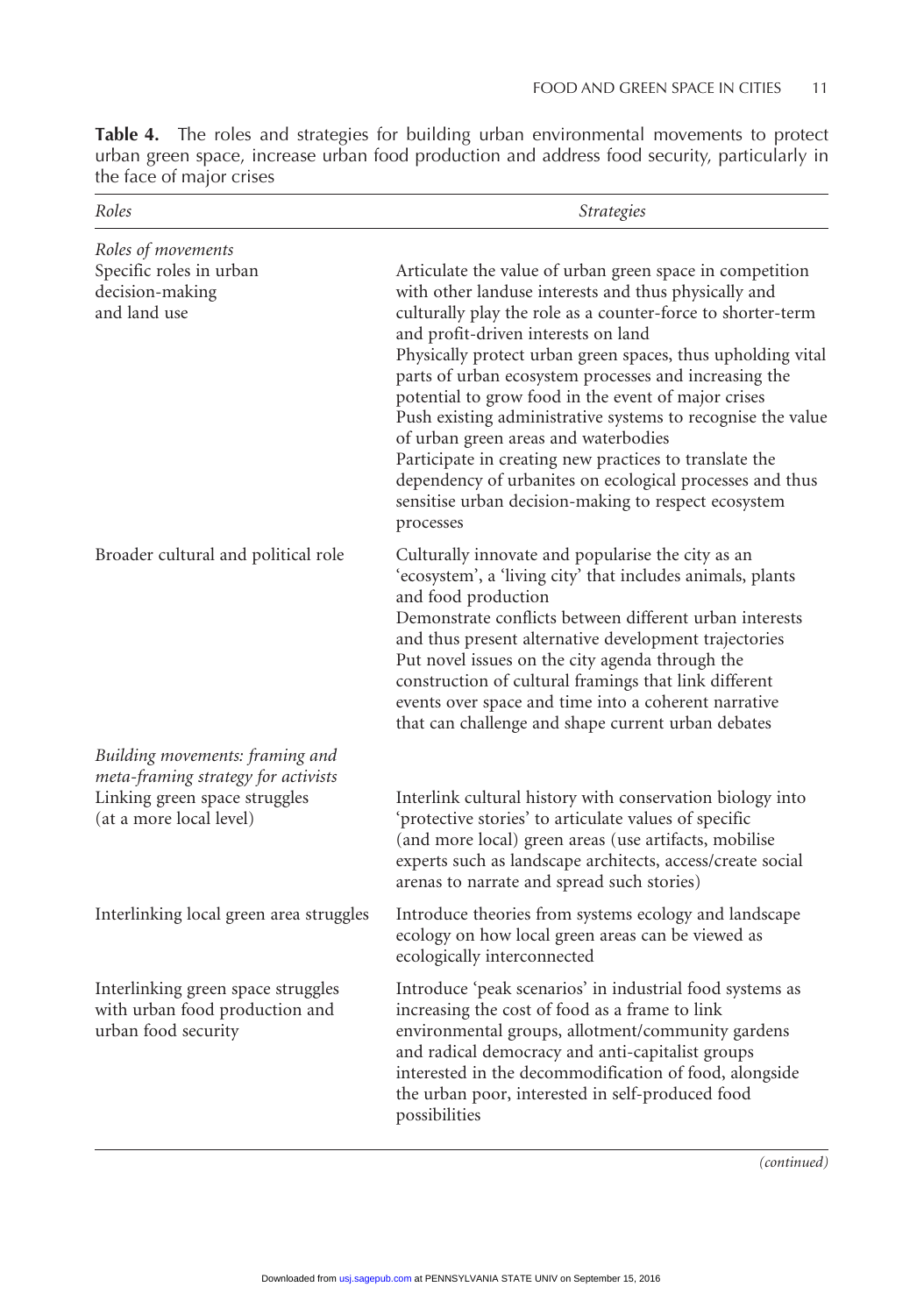## Table 4. (Continued)

| Roles                                                                                         | <b>Strategies</b>                                                                                                                                                                                                                                                                                                                                                                                                                                   |
|-----------------------------------------------------------------------------------------------|-----------------------------------------------------------------------------------------------------------------------------------------------------------------------------------------------------------------------------------------------------------------------------------------------------------------------------------------------------------------------------------------------------------------------------------------------------|
|                                                                                               | Introduce a rights-based perspective on food to link also<br>to those groups (see above) demanding the universal<br>right to healthy food<br>Introduce the framing of urban food systems as<br>vulnerable to major crises where knowledge, memories<br>and spaces of food production are necessary                                                                                                                                                  |
| Building movements: mobilisation<br>and organisational strategy for activists<br>Local groups | Generally support local groups that can protect, and<br>monitor, certain green areas                                                                                                                                                                                                                                                                                                                                                                |
| Centralised structure (could hamper<br>evolution into an urban social<br>movement)            | Create an umbrella organisation with a central board<br>or committee to interlink local groups (which demands<br>less engagement from local groups)<br>Organise annual meetings to elect representatives                                                                                                                                                                                                                                            |
| Decentralised structure (could<br>facilitate an urban social<br>movement)                     | Use looser forms of coordination such as websites, blogs<br>and similar technologies (which demand more from each<br>mobilising group to sustain the structure)<br>Gather information about local struggles over time and<br>space in a web-based map that gathers local groups' goals,<br>tactics and experiences<br>Organise yearly open forums to debate and deliberate<br>on movement goals and tactics (for example, making<br>use of the map) |
| Concrete methods (examples ordered<br>from less to more direct action)                        | Lobbying, participating in stakeholder dialogues;<br>arranging debates<br>Media campaigns (using legal or illegal spaces)<br>Fruit-tree planting and 'seed bombs' in green spaces<br>Street demonstrations and manifestations<br>Direct action, such as sit-ins, critical-mass events<br>(to block traffic), occupying green space to stop<br>development                                                                                           |

protecting green areas and promoting food security may be distilled into two primary activities (Table 4): how activists frame their issues and goals (Benford and [Snow, 20](http://usj.sagepub.com/)00), and how they mobilise resources to take action (McCarthy and Zald, 1977; Diani, 2003). Furthermore, these activities inherently also produce the scale of collective action—local, city-wide and beyond—and

its capacity to generate systemic change in planning and governance.

Framing is the process whereby social movement participants develop a collective understanding of a social problem and of what needs to be done to solve it, while also providing legitimation of the movement's claims and methods (Benford and Snow, 2000). Framing thus results in including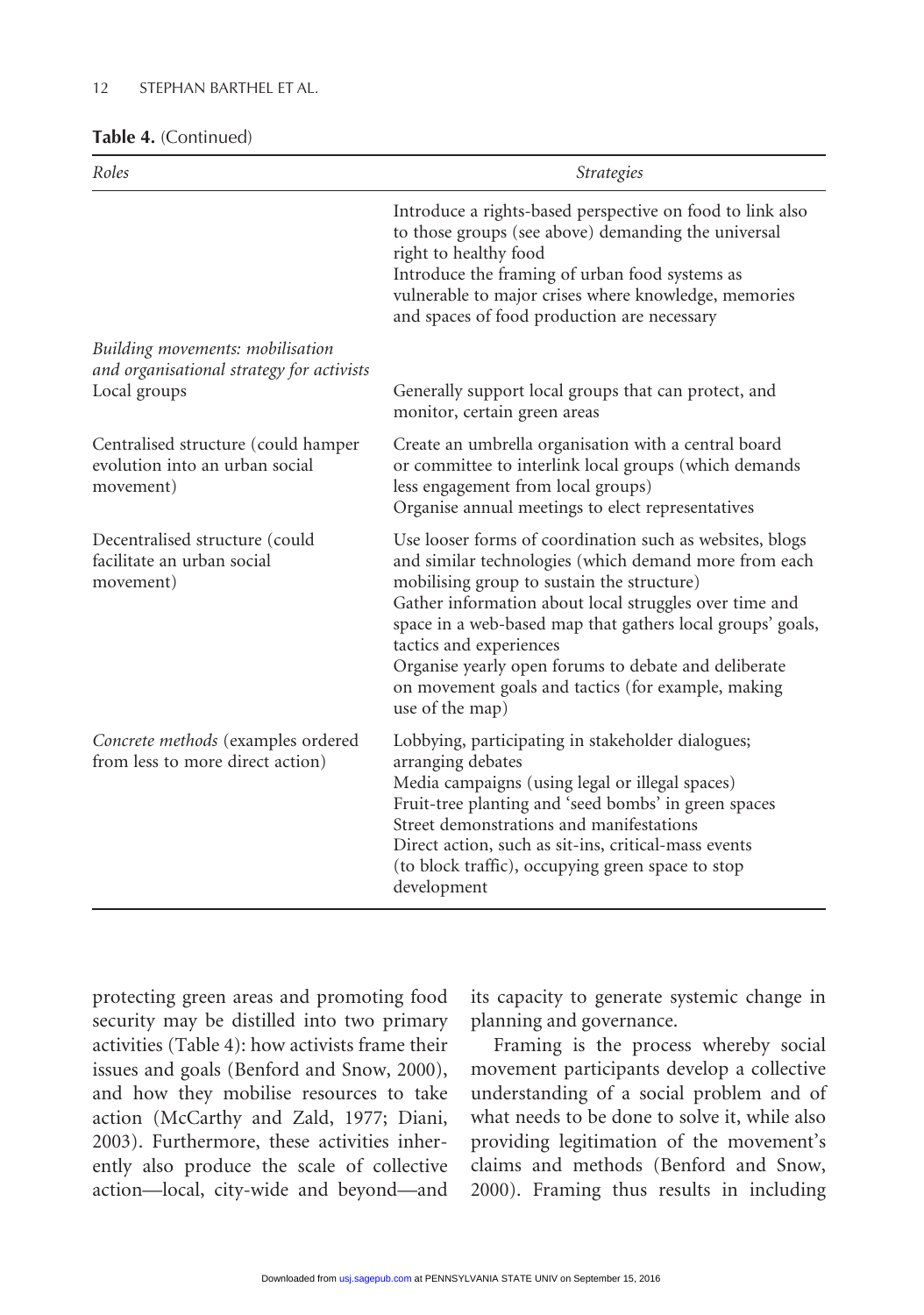some people (those agreeing upon goals and methods), while excluding others. Framing is often performed by social movement leaders but rests upon a collective base and existing knowledge structures. For groups physically engaging in food production and gardening, framing could be part-andparcel of the formation of social-ecological memory, as described earlier.

For a broad environmental movement around urban food security, framing would need to include the protection of sufficient urban green space to provide food for a large population, while retaining knowledge and social-ecological memory for food production. This in turn would require multiple interest groups to collaborate in producing a 'meta-narrative' that manages to link or balance their individual interests into a commonly articulated ideological framework (Snow and Benford, 1992). Here we describe a framing strategy that includes wider and wider groups towards a meta-frame for food security, being the broadest and most systemic issue addressed here.<sup>4</sup>

When only focusing on the protection or restoring of local green space (and not food production per se), local interest groups could be interlinked with city-wide conservation groups, as was the case in the Stockholm National Urban Park. Further to strengthen such scale shifts among conservation groups, activists could draw upon expert and lay knowledge about ecological connectivity between urban green areas. This could come to downplay social differences among participants and promote a cohesive identity and shared conception of the situation. However, in order also to mobilise groups outside the conservation camp, meta-frames could [be constru](http://usj.sagepub.com/)cted around broader political issues such as economic 'degrowth' and the growing awareness about how the 'peak' scenarios of oil and phosphor could increase food costs. This would serve to integrate environmental groups with allotment and community garden associations,

thus starting to integrate groups supporting social-ecological memory. Moreover, appeals to social justice could attract more radical groups aiming to decommodify food as well as mobilising the poor. Finally, to construct a meta-frame that explicitly integrates food security, activists would need to combine appeals to social justice for poor urbanites (who always tend to suffer in food crisis situations), while promoting an awareness of the vulnerability of many urban systems to major crises (in which urban functions break down, influencing all citizens).

In terms of resource mobilisation (Table 4), a number of studies point to the need to support local groups capable of protecting and monitoring green areas while creating interlocks between them in the form of a more encompassing umbrella organisation, which comes to occupy a more central position (Diani, 1995; Ansell, 2003; Ernstson et al., 2008). This provides a functional division of labour among movement participants in which some become 'experts of resistance' while others serve to protect, monitor and develop fine-tuned knowledge of local green areas (Ernstson et al., 2008). Such core–periphery network structures reduce social distance between groups while the collaborative structure demands little input by most, thus remaining stable over time. However, in centralising the power to speak on behalf of the movement, an outcome of this strategy can make it difficult to incorporate more radical perspectives into the movement.

Other, more horizontal and decentralised organisational structures could instead be nurtured through developing shared resources such as websites, blogs, webbased maps and similar technologies. This would lend more autonomy to participating groups, increasing the diversity of framings and the repertoire of action—from lobbying and stakeholder dialogues to street demonstrations and direct action such as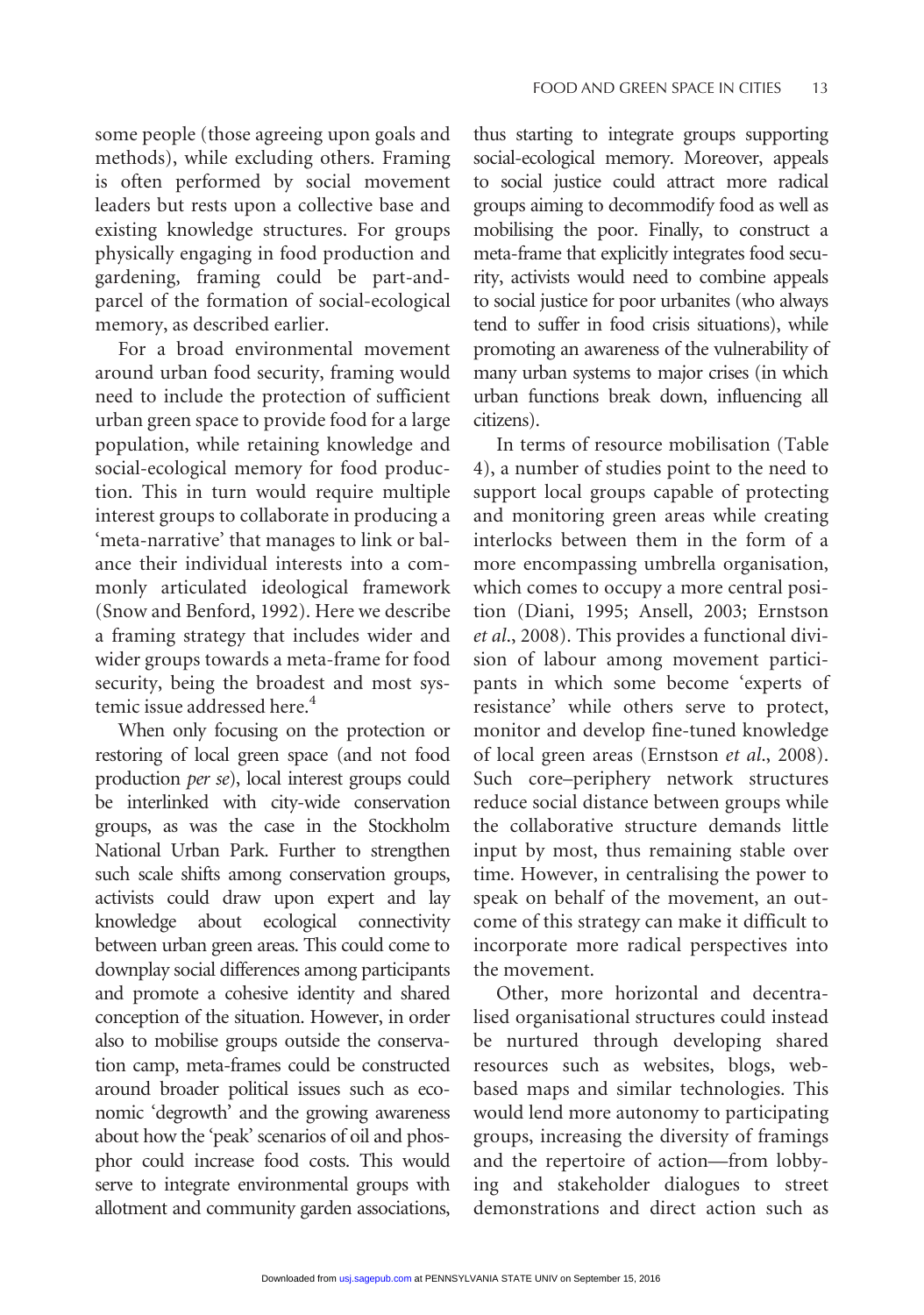sit-ins and occupations of urban green space to halt development. Furthermore, by letting experienced activists, and researchers, share information about historical struggles over green space, activists and the public can learn about spatial and temporal patterns of protests in their city, creating sentiments of unity. Other more hands-on strategies are given in Table 4.

# 5. Conclusion: Gardens, Green Space and Governance

This paper has highlighted an often forgotten issue in the governance of urban food security—the role of green space inside cities as a complement to global food systems when such are temporally disturbed due to armed conflicts, resource scarcities, environmental shocks or volatile financial systems. We have considered the potential of urban allotment gardens for safeguarding and transmitting knowledge of how to grow food and of urban environmental movements for protecting green space from development and for re-imagining cities in which such gardening occurs. We have done so through historical analyses indicating the importance of urban gardening for coping with major crises during the 20th century and through in-depth analyses of contemporary case studies of urban allotment gardens and urban social movements in Stockholm, Sweden. We have emphasised the importance of the ecosystems on which these processes play out so as to highlight the dependency of urbanites on the ecosystem services.

One major conclusion fro[m this pape](http://usj.sagepub.com/)r is that governance for urban resilience must learn from history when planning to avoid crisis. The allotment movements were ignited by philanthropists of their time when trying to improve living conditions for the urban poor. They met considerable

resistance, but their work surprisingly showed their full potential as resiliencebuilders during the great wars of the 20th century when practical knowledge of how to produce food was transmitted from allotment gardens across cities of the Western world. This occurred less than 70 years ago.

These analyses evidence the power of urban gardening, environmental movements and associated social and political processes for enhancing the resilience of urban people with respect to uncertainties, complexities and major crises. Urban allotment gardens, the artifacts they contain and the social processes they enable, serve as collective mnemonic devices for transferring long-term social-ecological memories of how to grow food and successfully navigate food shortages when cities become divorced from the global economy in times of crisis. Feedback loops between social groups and ecosystem processes in allotment gardens continually reinforce such knowledge while also transforming the urban system in which they are embedded by creating locally adapted organisms and landscape features. This knowledge and these practices serve to renew and reorganise the capacity of urban social-ecological systems to generate food and associated ecosystem services that regulate food production. Social-ecological memories are hence one factor limiting successful food production in cities. New governance measures may need to be developed, to enhance the capacity of urban gardens to capture, store and transmit practical knowledge of food production into the future.

The other major factor limiting the efficacy of urban gardening for meaningful levels of food production is a lack of sufficient space for doing so. Urban green spaces are valuable public commodities and so competition among powerful interest groups to develop these lands is strong and highly politicised. While city planning has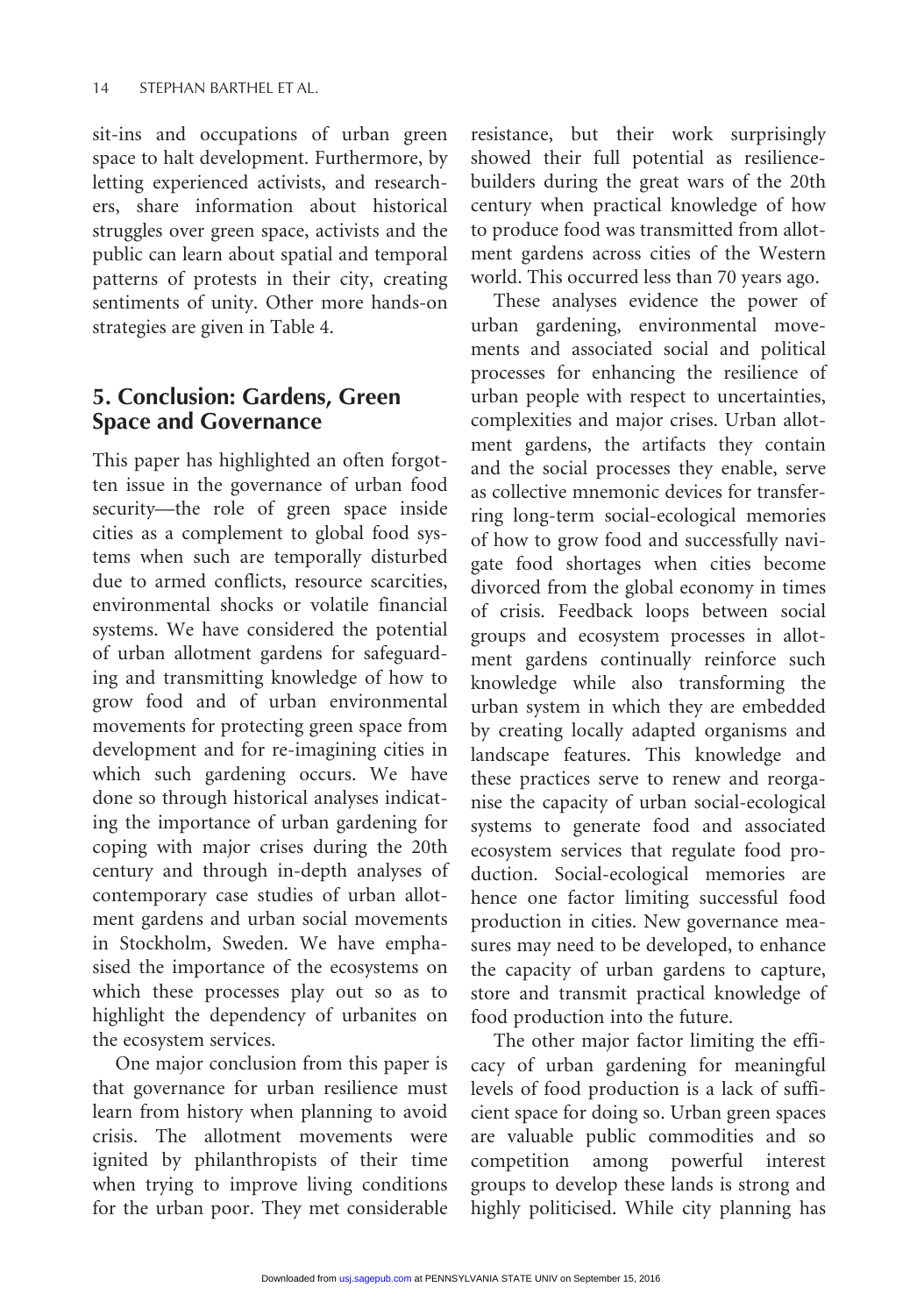been championed as the main vehicle by which to save arable urban spaces, it too is a highly politicised process heavily influenced by vested interest groups. Political civic society groups are often unrecognised elements in the urban governance for food security. For this reason we emphasise the importance of political and civic actions in the form of urban environmental movements for preserving existing ecosystems, crafting new ones and linking them into larger, spatially connected landscape ecologies and to issues of social justice. This means not just the protection of existing urban gardens, but also preserving larger tracts at the urban periphery (Barthel and Isendahl, 2012; Moustier, 2007). The ability of social movements to preserve and revitalise such urban landscapes depends both on the network structure of their associations and on their ability to craft meaningful interpretative frameworks that can be popularised to mobilise social, cultural and economic capital to sustain collective action. This political turn is a potential addition to the resilience theory, since our subtle considerations of the roles of political agency and the nature of controversy highlight forces underlying the emergence of popular perceptions about cities, underlying frames used in urban decision-making, and therefore move future trajectories in socialecological systems.

Current environmental movements that work to protect ecosystems in cities—for example, parks, trees, meadows and forests safeguard (maybe unintentionally) future insurance values. Many such ecosystems can be converted to horticulture and agriculture in response to future fo[od shorta](http://usj.sagepub.com/)ges. Additional environmental history studies are needed to analyse the roles of gardens and agriculture as urban functions in different historical time windows of crises, and in different cities, in order to assess the true

insurance value of fertile urban gardens. Our perspective highlights that the governance of resilience must allow for seemingly suboptimal or redundant solutions—like the obsolete urban gardens in relation to the effective global food systems—which follows from resilience thinking since redundancy, as principle, is a fertile ground for a diversity of responses to uncertain futures (Gunderson and Holling, 2002).

# Funding

The authors acknowledge the Swedish research council Formas for providing funding for this research, including the following grants for SUPER, ''Sustainable Urban Planning for Ecosystem Services and Resilience'' and for "Kunskap för byggande av urban resiliens" and for MOVE on ''Socioecological Movements and Transformative Collective Action in Urban Ecosystems''.

# **Notes**

- 1. Of course, their ability to do so depends on the intensity and length of the crisis.
- 2. This is not to discount their importance more recently for food production. The Cuban case is a conspicuous and telling example (see for example, Altieri et al., 1999).
- 3. Pothukuchi and Kaufman (2000, p. 113) define the food system as ''the chain of activities connecting food production, processing, distribution, consumption, and waste management, as well as all the associated regulatory institutions and activities''.
- 4. In analysing the building of broader-spanning social movements, we acknowledge that food security is deeply entangled with class and race politics. Here we do not address these important dimensions but leave this to coming publications. We furthermore view the local capacity of growing food as a complement to the international and rural-tourban trade of food, as stated in the introduction. We are thus not advocating or analysing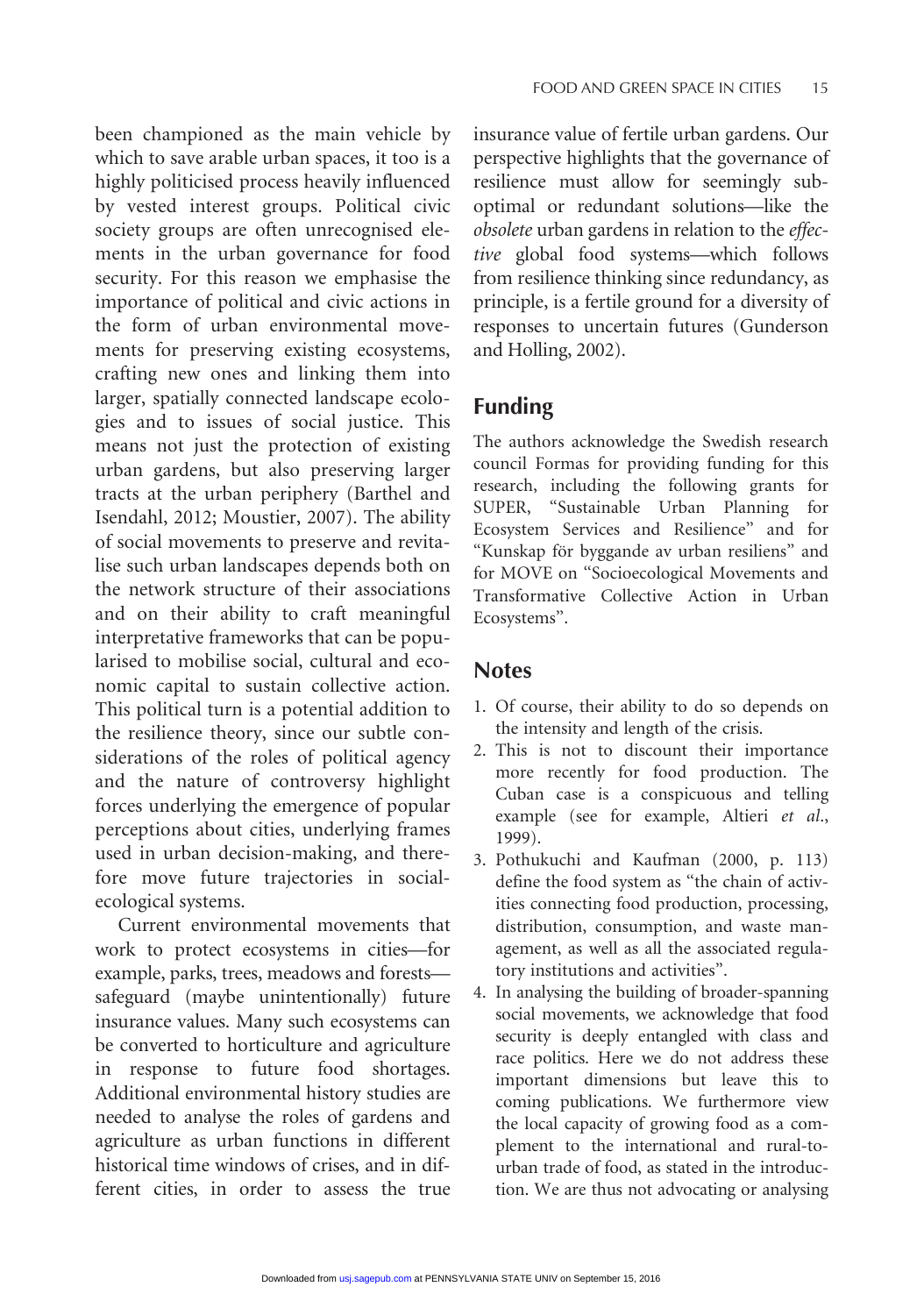'a return to the local', or a communitarian or survivalist mode of urban development or governance, but our interest lies in articulating tangible things that can be done—and indeed are being done—under present conditions of capitalist food production and urban development that can link the 'local' to the 'international' to sustain the capacity of growing food in face of a larger crisis. This is of course not to say that more radical forms of action are not important to analyse to understand the urban governance of food security.

# References

- Andersson, E., Barthel, S. and Ahrné, K. (2007) Measuring social-ecological dynamics behind the generation of ecosystem services, Ecological Applications, 17(5), pp. 1267–1278.
- Ansell, C. K. (2003) Community embeddedness and collaborative governance in the San Francisco Bay area environmental movement, in: M. Diani and D. McAdam (Eds) Social Movements and Networks: Relational Approaches to Collective Action, pp. 123–144. Oxford: Oxford University Press.
- Barthel, S. (2008) Recalling urban nature: linking city people to ecosystem services. PhD thesis, Stockholm University (http://www.stockholm resilience.org/research/researchnews/acoevolu tionarypeoplenatureprocess.5.87749a811cbd4c 4fb4800012940.html).
- Barthel, S. and Isendahl, C. (2012) Urban gardens, agricultures and water management: sources of resilience for long-term food security in cities, Ecological Economics, DOI:10.1016/j.ecolecon.2012.06.018.
- Barthel, S., Folke, C. and Colding, J. (2010) Social-ecological memory in urban gardens: retaining the capacity for management of ecosystem services, Global Environmental Change, 20(2), pp. 255–265.
- Barthel, S., Sörlin, S. and Ljungqvist, J. (2010) Innovative memory and resilient cities: echoes from ancient Consta[ntinople,](http://usj.sagepub.com/) [in](http://usj.sagepub.com/): P. Sinclair, F. Herschend, C. Isendahl and G. Nordquist (Eds) The Urban Mind: Cultural and Environmental Dynamics, pp. 391–406. Uppsala: Uppsala University Press.
- Barthel, S., Crumley, C. L., Svedin, U. and Folke, C. (2013) Pockets of social-ecological

memory: combating bio-cultural erosion in landscapes of food production, Ecology and Society (forthcoming).

- Barthel, S., Parker, J., Folke, C. and Colding, J. (2013) Urban gardens: pockets of socialecological memory, in: K. G. Tidball and M. E. Krasny (Eds) Greening in the Red Zone: Disaster, Resilience, and Urgent Biophilia, ch. 11. Dordrecht: Springer (forthcoming): ISBN 978-90-481-9946-4.
- Bendt, P., Barthel, S. and Colding, J. (2013) Civic greening and environmental learning in publicaccess community gardens in Berlin, Landscape and Urban Planning, 109(1), pp. 18–30.
- Benford, R. D. and Snow, D. A. (2000) Framing processes and social movements: an overview and assessment, Annual Review of Sociology, 26, pp. 611–639.
- Berkes, F. (1999) Sacred Ecology: Traditional Ecological Knowledge and Resource Management. Philadelphia, PA: Taylor and Francis.
- Berkes, F. and Folke, C. (2002) Back to the future: ecosystem dynamics and local knowledge, in: L. H. Gunderson and C. S. Holling (Eds) Panarchy: Understanding Transformations in Human and Natural Systems, pp. 121–146. Washington, DC: Island Press.
- Berkes, F., Colding, J. and Folke, C. (2003) Navigating Social-ecological Systems: Building Resilience for Complexity and Change. Cambridge: Cambridge University Press.
- Bolund, P. and Hunhammar, S. (1999) Ecosystem services in urban areas, Ecological Economics, 29, pp. 293–301.
- Born, B. and Purcell, M. (2006) Avoiding the local trap: scale and food systems in planning research, Journal of Planning Education and Research, 26(2), pp. 195–207.
- Castells, M. (1983) The City and the Grassroots. London: E. Arnold.
- Climo, J. J. and Cattell, M. G. (2002) Social Memory and History: Anthropological Perspectives. Walnut Creek, CA: AltaMira Press.
- Colding, J. and Barthel, S. (2013) The potential of 'urban green commons' in the resilience building of cities, Ecological Economics, 86, pp. 156–166.
- Connerton, P. (1989) How Societies Remember. Cambridge: Cambridge University Press.
- Crouch, D. and Ward, C. (1997) The Allotment: Its Landscape and Culture, 2nd edn. London: Faber and Faber.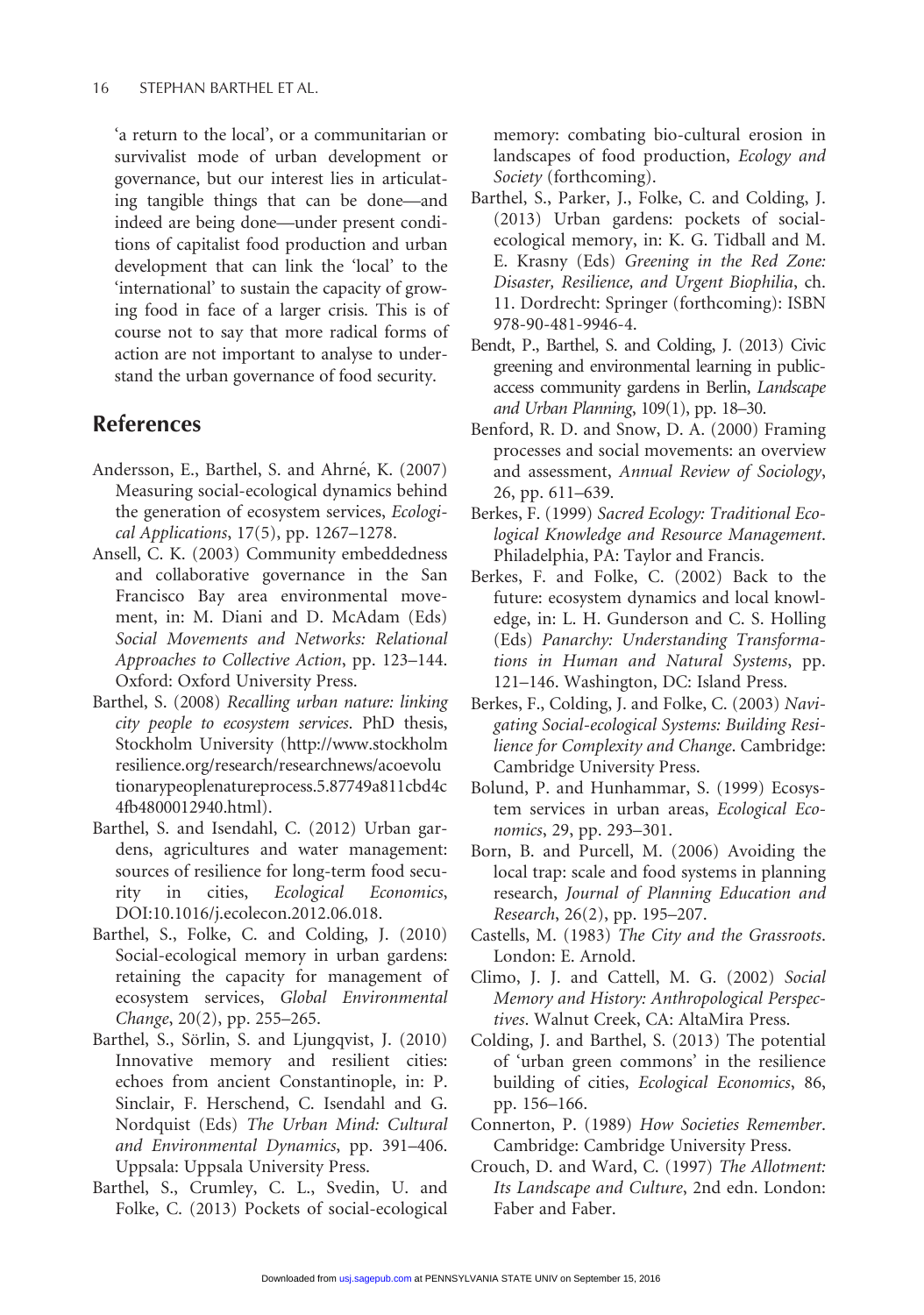- Crumley, C. L. (1994) Historical Ecology: Culture, Knowledge and Changing Landscapes. Santa Fe, NM: School of American Research Press.
- Deutsch, L. (2004) Global trade, food production and ecosystem support: making the interactions visible. PhD thesis, Stockholm University.
- Diani, M. (1995) Green Networks. Edinburgh: Edinburgh University Press.
- Diani, M. (2003) Introduction: social movements, contentious actions, and social networks: 'from metaphor to substance'?, in: M. Diani and D. McAdam (Eds) Social Movements and Networks: Relational Approaches to Collective Action, pp. 1–18. Oxford: Oxford University Press.
- Ernstson, H. (2011) Transformative collective action: a network approach to transformative change in ecosystem-based management, in: Ö. Bodin and C. Prell (Eds) Social Networks and Natural Resource Management: Uncovering the Social Fabric of Environmental Governance, pp. 255–287. Cambridge: Cambridge University Press.
- Ernstson, H. (2013) The social production of ecosystem services: environmental justice and ecological complexity in urbanized landscapes, Landscape and Urban Planning, 109(1), pp. 7–17.
- Ernstson, H. and Sörlin, S. (2009) Weaving protective stories: connective practices to articulate holistic values in Stockholm National Urban Park, Environment and Planning A, 41(6), pp. 1460–1479.
- Ernstson, H., Sörlin, S. and Elmqvist, T. (2008) Social movements and ecosystem services: the role of social network structure in protecting and managing urban green areas in Stockholm, Ecology and Society, 13(2), 39 (http:// www.ecologyandsociety.org/vol13/iss2/art39/).
- Ernstson, H., Barthel, S., Andersson, E. and Borgström, S. T. (2010) Scale-crossing brokers and network governance of urban ecosystem services: the case of Stockholm, Ecology and Society, 15(4), 28 (http://www. ecologyandsociety.org/vol15/iss4/art28/).
- Ernstson, H., Leeuw, S. E. van [der,](http://usj.sagepub.com/) [Redman](http://usj.sagepub.com/), C. L. and Meffert, D. J. et al. (2010) Urban transitions: on urban resilience and humandominated ecosystems, Ambio, 39(8), pp. 531–545.
- Fraser, E. D. G. and Rimas, A. (2010) Empires of Food: Feast, Famine and the Rise and Fall of

Civilizations. New York: Random House Books.

- Gunderson, L. H. and Holling, C. S. (Eds) (2002) Panarchy: Understanding Transformations in Human and Natural Systems. Washington, DC: Island Press.
- Halbwachs, M. (1952/1992) On Collective Memory. Chicago, IL: University of Chicago Press.
- Harvey, D. (1990) The Condition of Postmodernity. Malden, MA: Blackwell.
- Harvey, D. (1996) Justice, Nature and the Geography of Difference. Oxford: Blackwell.
- Humphreys, D. J. (1996) The allotment movement in England and Wales, Allotment and Leisure Gardener, 3.
- IAASTD (International Assessment of Agricultural Knowledge Science and Technology for Development) (2009) Agriculture at a Crossroads. Washington, DC: Island Press.
- Lee, S. and Webster, C. (2006) Enclosure of the urban commons, GeoJournal, 66(1/2), pp. 27–42.
- Lindhagen, A. (1916) Koloniträdgårdar och planterade gårdar [Allotment gardens and planted gardens]. Rekolid, Stockholm.
- McCarthy, J. D. and Zald, M. N. (1977) Resource mobilization and social movements: a partial theory, American Journal of Sociology, 82(6), pp. 1212–1241.
- McIntosh, R., Tainter, J. A. and McIntosh, S. K. (2000) The Way the Wind Blows: Climate, History, and Human Action. New York: Colombia University Press.
- McKenna, J., Quinn, R. J., Donnelly, D. J. and Cooper, J. A. (2008) Accurate mental maps as an aspect of local ecological knowledge (LEK): a case study from Lough Neagh, Northern Ireland, Ecology and Society, 13(1), 13 (http://www.ecologyandsociety.org/vol13/ iss1/art13/).
- Miller, J. R. (2005) Biodiversity conservation and the extinction of experience, Trends in Ecology & Evolution, 20, pp. 430–434.
- Misztal, B. A. (2003) Theories on Social Remembering. Maidenhead: Open University Press.
- Mols, C. M. M. and Visser, M. E. (2002) Great tits can reduce caterpillar damage in apple orchards, Journal of Applied Ecology, 39, pp. 888–899.
- Moran, D. (1990) The Allotment Movement in Britain. New York: Peter Lang.